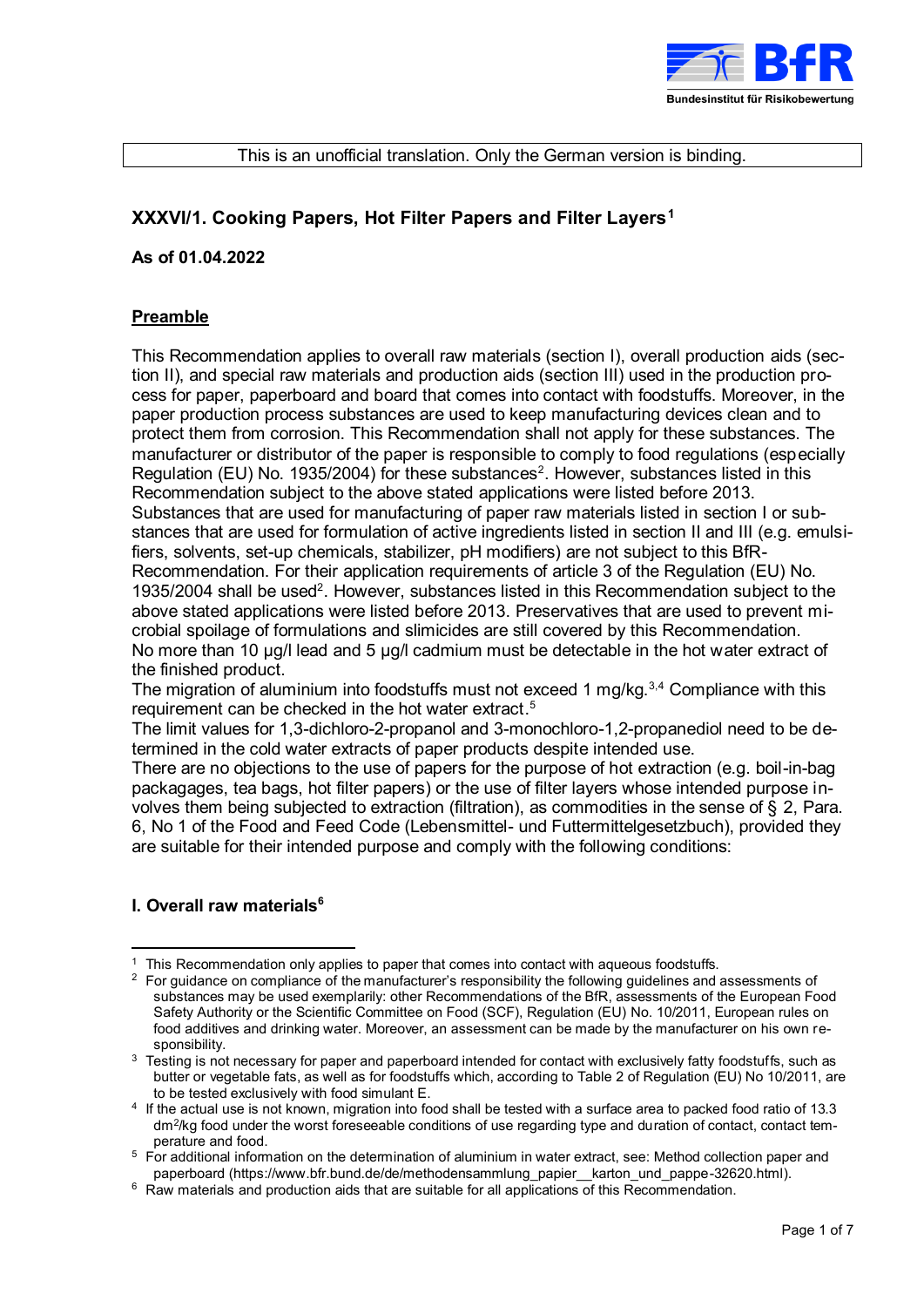

## **A. Fibrous materials:**

- 1. Natural and synthetic fibres based on wood pulp<sup>7</sup> and cellulose derivates, unbleached or bleached
- 2. Synthetic fibres made of
	- a) plasticizer-free copolymer of vinyl chloride and vinyl acetate
	- b) Polyethylene
	- c) Polypropylene
	- d) Polyester
	- provided they comply with the prevailing requirements of food law.<sup>8, 9</sup>
- 3. Cellulosic fibres, phosphorylated, carbamidated<sup>10</sup>

# **B. Auxiliary agents**

- 1. Silicon dioxide
- 2. Silicates or mixed silicates of aluminium, calcium and magnesium, including kaolin and talcum (free from asbestos fibres)
- 3. Calcium sulfate
- 4. Titanium dioxide
- 5. Calcium and magnesium carbonate
- 6. Aluminium oxide
- 7. Aluminium chloride hydroxide

The substances listed above must comply with the purity requirements stipulated under No 3 of Recommendation LII. "Fillers".

- 8 Activated carbon<sup>11</sup>
- 9. Tetrasodium iminodisuccinate, max. 0.17 %, based on the dry fibres weight.

# **II. Overall production aids[6](#page-0-1)**

# **A. Slimicides:**

 $\overline{a}$ 

a) Enzymatic agents

Fructose polysaccharide (levan)-hydrolase, 12.5 mg dry substance per kg paper. No more than one unit of levanase activity per gram paper must be detectable.

- b) Antimicrobially active substances
	- 1. Chlorine dioxide
	- 2. Hydrogen peroxide
	- 3. Alkali-stabilised solution of hypobromite, max. 0.07 %, based on the dry fibres weight. The sodium hypobromite content of the solution is max. 10 % and the sodium sulfamate content is max. 12 %.
	- 4. Active bromine generated from hydrogen bromide, sodium hypochlorite and urea, max. 0.02 % (active substance determined as chlorine), based on the dry fibers weight.

<span id="page-1-0"></span>The following substances must not be detectable in the hot water extract of the finished articles<sup>12</sup>:

<sup>7</sup> Compare DIN 6730 "Paper and board - Vocabulary ".

 $^{\rm 8}$  If other auxiliary agents, for example for fibre preparation, are necessary, they must be submitted for approval.

<sup>9</sup> Going beyond the requirements laid down in Recommendation III, in the manufacture of polyethylene, polyvinyl alcohol may also be used as a protective colloid. Viscosity of 4 % aqueous solution of the polyvinyl alcohol at 20 °C, min. 5 mPas.

<sup>&</sup>lt;sup>10</sup> These fibres have ion exchanging properties. Substances added to foodstuffs by their use are subjected to the requirements of the food additives law.

<sup>&</sup>lt;sup>11</sup> Purity requirements for E 153 established by Regulation (EU) No. 231/2012.

 $12$  Methods for testing commodities (materials and articles) made of paper or paperboard are available under http://www.bfr.bund.de/de/methodensammlung\_papier\_karton\_und\_pappe-32620.html.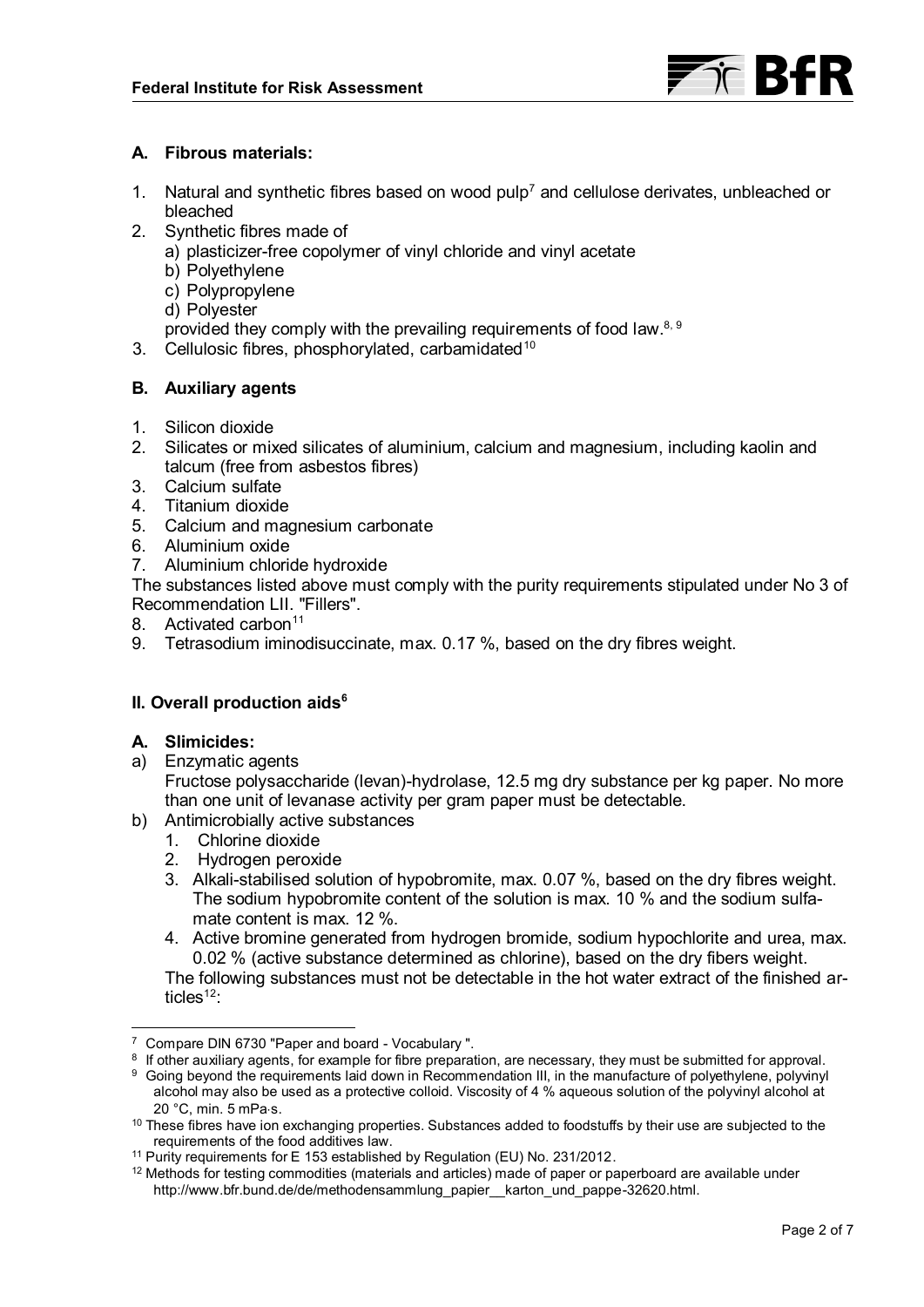

- 5. 1,2-Benzisothiazolin-3-one (detection limit of analysis method 10 µg/dm²)
- 6. Mixture of 5-chloro-2-methyl-4-isothiazolin-3-one and 2-methyl-4-isothiazolin-3-one in the ratio of 3:1, max. 4 mg/kg (detection limit of analysis method 0.5 µg/dm² for the sum of the mentioned isothiazolinones)
- 7. Ammonium bromide/sodium hypochlorite adduct, max. 0.02 % (active substance determined as chlorine), based on the dry fibre.
- 8. 2-Bromo-2-nitropropane-1,3-diol, max. 0.003 %, based on the dry fibres weight.
- 9. 2-Methyl-4-isothiazolin-3-one (detection limit of analysis method 1µg/dm²)
- 10. Peroxyacetic acid, max. 0.1 %, based on dry fibres weight
- 11. Sodium hypochlorite, max. 0.028 %, based on dry fibres weight

### **B. Paper-refining agents**

- 1. Polyacrylamide, provided it contains no more than 0.1 % monomeric acrylamide, max. 0.015 %
- 2. Copolymer of acrylamide and (2-(methacryloyloxy)ethyl)trimethylammonium chloride, max. 0.1 %, provided it contains no more than 0.1 % residual acrylamide and no more than 0.5 % residual (2-(methacryloyloxy)ethyl)trimethylammonium chloride
- 3. Copolymer of acrylamide and (2-(acryloyloxy)ethyl)trimethylammonium chloride, max. 0.1 %, provided it contains no more than 0.1 % residual acrylamide and no more than 0.5 % residual (2-(acryloyloxy)ethyl)trimethylammonium chloride
- <span id="page-2-2"></span><span id="page-2-0"></span>4. Cross-linked, cationic polyalkylene amines<sup>13</sup>, i.e.
	- a) Polyamine-epichlorohydrin resin, produced from epichlorohydrin and diaminopropyl methylamine
	- b) Polyamide-epichlorohydrin resin, produced from epichlorohydrin and adipic acid, caprolactam, diethylenetriamine and/or ethylenediamine
	- c) Polyamide-epichlorohydrin resin, produced from adipic acid, diethylenetriamine and epichlorohydrin or from a mixture of epichlorohydrin and ammonia
	- d) Polyamide-polyamine-epichlorohydrin resin, produced from epichlorohydrin, adipic acid, dimethyl ester and diethylenetriamine
	- e) Polyamide-epichlorohydrin resin, produced from epichlorohydrin, diethylenetriamine, adipic acid and ethyleneimine<sup>14</sup>, max.  $0.3\%$
	- f) Polyamide-epichlorohydrin resin, produced from adipic acid, diethylenetriamine and a mixture of epichlorohydrin and dimethylamine, max. 0.1 %<sup>15</sup>
	- g) Polyamide-epichlorohydrin resin, produced from diethylenetriamine, adipic acid, glutaric acid, succinic acid and epichlorohydrin, max. 4.0 %
	- h) Polyamide-epichlorohydrin resin, produced from diethylenetriamine, triethylenetetramine, adipic acid and epichlorohydrin, max. 4.0 %
	- i) Polyamide-epichlorohydrin resin, produced from adipic acid, diethylenetriamine, aminoethylpiperazine and epichlorohydrin, max. 1.0 %. In the resin the proportion of aminoethylpiperazine in relation to adipic acid must not exceed 10 mol%.

<span id="page-2-1"></span>Of the wet-strength agents named above (II B 4a) to i)), in total max. 4 %, based on dry fibre in the finished product, may be used.

- 5. Copolymer of vinyl formamide and vinyl amine, max. 1.0 %
- 6. Polyethyleneimine, modified with ethylene glycol and epichlorohydrin, max. 0.2  $\%$ <sup>[13](#page-2-0)</sup>
- 7. Polyhexamethylene-1,6-diisocyanate, modified with ethylene glycol monomethyl ether, max. 1.2 %

 $\overline{a}$ <sup>13</sup> 1,3-Dichloro-2-propanol must not be detectable in aqueous extract from the finished product (detection limit: 2 µg/l). The transfer of 3-monochloro-1,2-propanediol into the water extract of the finished products must be as low as technically achievable, a limit of 12 µg/l must not be exceeded in any case.

<sup>&</sup>lt;sup>14</sup> Ethyleneimine must not be detectable in the resin (detection limit: 0.1 mg/kg).

<sup>&</sup>lt;sup>15</sup> Dimethylamine must not be detectable in the aqueous extract (detection limit: 0.002 mg/dm<sup>2</sup>).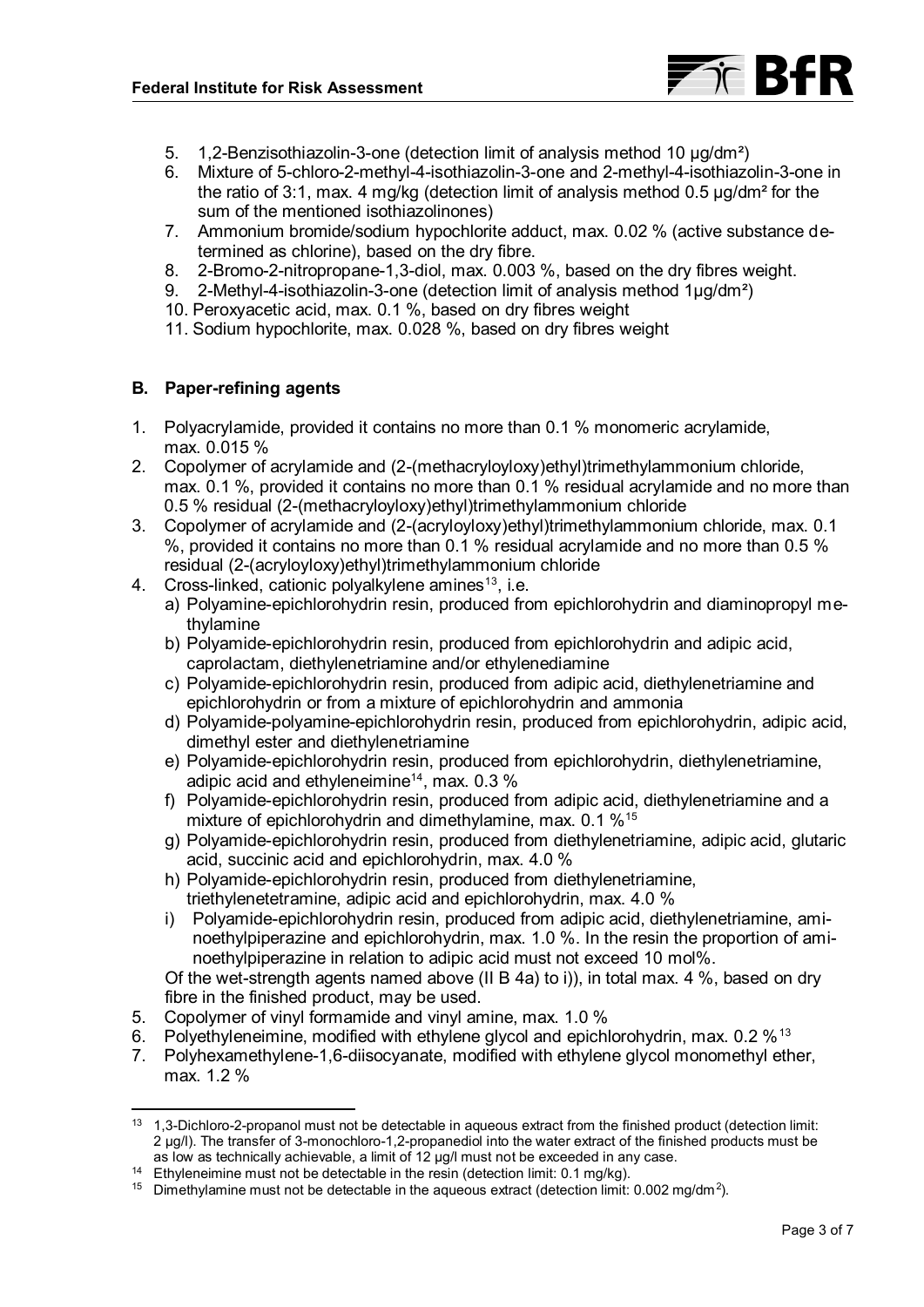

- 8. Polyhexamethylene-1,6-diisocyanate, modified with ethylene glycol monomethyl ether and N,N-dimethylaminoethanol, max. 1.2 %
- 9. Galactomannan, max. 0.5 %
- 10. Copolymer of styrene, butylacrylate and methylmethacrylate, max. 5.0 %
- 11. Copolymer of acrylamide and acrylic acid, cross-linked with N-methylene-bis(acrylamide), max. 1.0 %
- 12. Melamine-formaldehyde resin, max. 3 % No more than 1 mg formaldehyde/dm<sup>2</sup> must be detectable in extract from finished product.
- 13. Polyethyleneimine, max. 0.05 %[14](#page-2-1)
- 14. Copolymer of acrylamide, (2-(methacryloyloxy)ethyl)trimethylammonium chloride, N,N'-methylene-bis-acrylamide and itaconic acid, max. 1.0 %, based on the dry fibre.
- 15. Copolymer of acryamide, (2-(methacryloyloxy)ethyl)trimethylammonium chloride, N,N'-methylene-bis-acrylamide, itaconic acid and glyoxal, max. 1.0 %, based on the dry fibre.
- 16. Copolymer of hexamethylenediamine and epichlorohydrin, max. 2.0 %[13,](#page-2-2) [14](#page-2-1)
- 17. Copolymer of diethylenetriamine, adipic acid, 2-aminoethanol and epichlorohydrin<sup>[13](#page-2-2)</sup>, max. 0.1 %, based on the dry fibres weight
- 18. Copolymer of vinylformamide and acrylic acid, max. 1 %, based on the dry fibres weight
- 19. Copolymer of vinylformamide, vinylamine and acrylic acid, max. 1 %, based on the dry fibres weight
- 20. Galactomannane phosphoric acid ester, max. 0.25 % based on dry fibres weight
- 21. Sodium salt of carboxymethyl cellulose, cross-linked, produced from 3 parts carboxymethyl cellulose sodium salt, 2 parts citric acid and 1 part sodium dihydrogen phosphate, max.  $3\%$ <sup>16</sup>.
- <span id="page-3-1"></span>22. Copolymer of acrylamide and diallylamine, max. 1.0 % based on the dry fibres weight
- 23. Starch<sup>[13](#page-2-2)</sup>, treated with 3-chloro-2-hydroxypropyl trimethyl ammonium chloride or glycidyl trimethyl ammonium chloride (specification of starch: nitrogen, max. 4.0 %).
- 24. Copolymer of styrene, n-butylacrylate and acrylic acid, max. 6.1 %, based on dry fibre.

### **C. Preservatives**

#### Sorbic acid

<span id="page-3-0"></span>2,2′-dithiobis[N-methylbenzamide]<sup>17</sup>.

2-methyl-1,2-benzothiazol-3(2H)-one<sup>[17](#page-3-0)</sup>, max. 15  $\mu$ g/dm<sup>2</sup>.

2-bromo-2-nitropropane-1,3-diol, max. 0.003 %, based on dry fibres weight. This substance must not be detectable in the hot water extract of the finished product.

The listed preservatives must only be used in amounts necessary to protect the raw materials and processing aids listed under I, II and III from deterioration and decay.

### **D. Dewatering accelerators**

Lignosulfonic acid

Water-glass, stabilised with 0.42 % sodium tetraborate, based on the formulation. Cellulase<sup>18</sup>

### **E. Dispersing agents**

  $16$  Provided the substances named comply with the general and special purity requirements of the Regulation on Food Additives (Zusatzstoff-Verkehrsverordnung)

<sup>17</sup> The sum of 2,2'-dithiobis[N-methylbenzamide] and its hydrolysis products 2-methyl-1,2-benzothiazol-3(2H)-one and 2-mercapto-N-methylbenzamide must not exceed 30  $\mu$ g/dm<sup>2</sup>, determined in dimethyl sulfoxide extract of the finished product.

 $18$  There must be no detectable residual activity of this enzyme in the finished product.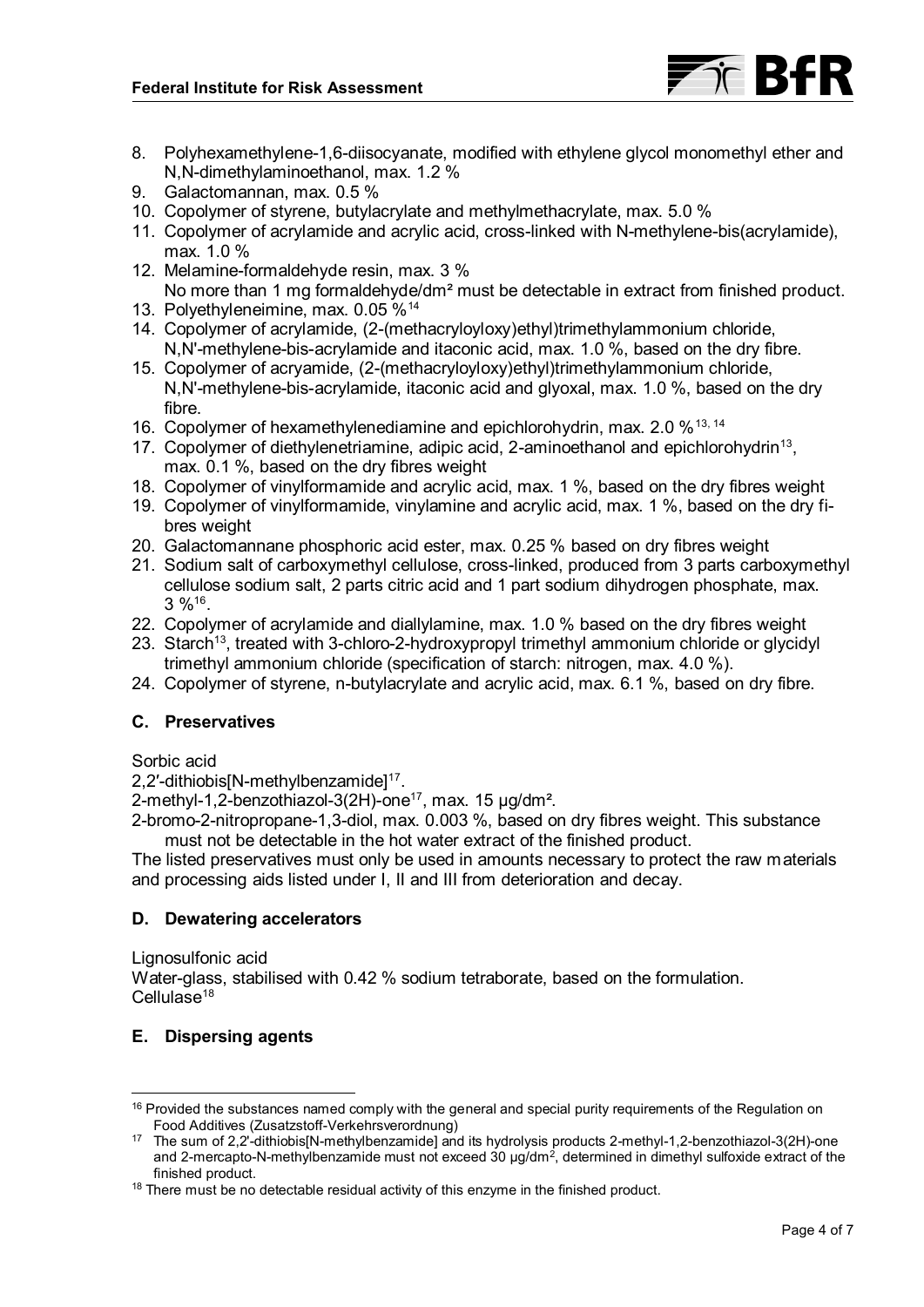

Calcium stearate, max. 0.4 %

1-Amino-2-propanol. The substance may not contain more than 10 % of 2-amino-1-propanol. The transfer into foodstuff may in sum not exceed 5 mg/kg.

### **F. Defoamers**

- a) 2,4,7,9-tetramethyl-5-decyne-4,7-diol
- b) 3,6-dimethyl-4-octyne-3,6-diol
- c) 2,5,8,11-tetramethyl-6-dodecyne-5,8-diol

The transfer of these three substances (a-c) from the final product (in)to foodstuff may not exceed 0.05 mg/kg foodstuff (sum of the three substances).

N,N'-ethylene-bis-stearamide

Linear primary alkan-1-oles/alken-1-oles with 8-26 carbon-units (fatty alcohols), also in emulsified form $19$ 

- Distillation residue from the alcohol production of linear long-chain alcohols according to the Ziegler process. The product consists of linear alcohols  $C_{18}$ -C<sub>30</sub> (70-85 %, thereof C<sub>20</sub> 30-45 %,  $C_{22}$  21-39 %,  $C_{24}$  4-12 %,  $C_{26}$  1-7 %), branched alcohols  $C_{18}$ - $C_{30}$  (3-12 %), paraffins  $C_{20}$ -C<sub>32</sub> (0,7-2,5 %), esters C<sub>20</sub>-C<sub>40</sub> (4-9 %) and ethers C<sub>22</sub>-C<sub>40</sub> (1-6 %) (synonym: ethene, homopolymer, oxidized, hydrolyzed, distillation residues, from C16-18 alcohols manuf.), max. 0.0225 %, based on the dry fibres weight. The distillation residue must not contain more than 0.1 % steranes of plant origin (e.g. stigmastane). The transfer into foodstuff must not exceed 5 mg/kg.
- Distillation residue from the alcohol production of linear long-chain alcohols according to the Ziegler process. The product consists of linear alcohols  $C_{18}$ -C<sub>30</sub> (50-70 %, thereof C<sub>20</sub> 25-35 %,  $C_{22}$  10-20 %,  $C_{24}$  4-12 %,  $C_{26}$  1-7 %), branched alcohols  $C_{18}$ - $C_{30}$  (12-20 %), paraffins  $C_{20}$ -C<sub>32</sub> (1-4 %), esters C<sub>20</sub>-C<sub>40</sub> (6-12 %) and ethers C<sub>22</sub>-C<sub>40</sub> (0.5-4 %) (synonym: ethene, homopolymer, oxidized, hydrolyzed, distillation residues, from C16-18 alcohols manuf.), max. 0.0225 %, based on the dry fibres weight. The transfer into foodstuff must not exceed 5 mg/kg.

# **Requirements for the finished products**

The cooking and hot-filter papers and filter pads must cause no inhibition zone<sup>20</sup>. Only colourants which are listed in this recommendation must be used.

### **III. Special raw materials and production aids**

### **A. for cook-in-bag packages**

- 1. Parchmentisation agents Sulfuric acid
- 2. Neutralising and precipitating agents
	- a) Ammonia

 $\overline{a}$ 

- b) Sodium carbonate
- c) Sodium hydrogen carbonate
- d) Aluminium sulfate
- e) Sodium aluminate

<sup>19</sup> Max. 2 % paraffin and max. 2 % alkyl and alkyaryloxethylates and their esters with sulfuric acid (as emulsifiers) may be added to 20-25 % aqueous solution of this antifoam agent. The liquid paraffins must comply with the "Purity requirements for liquid paraffins" in the 155th Communication of Bundesgesundheitsblatt 25 (1982) 192)

<sup>&</sup>lt;sup>20</sup> Determination of transfer of antimicrobial constituents after DIN EN 1104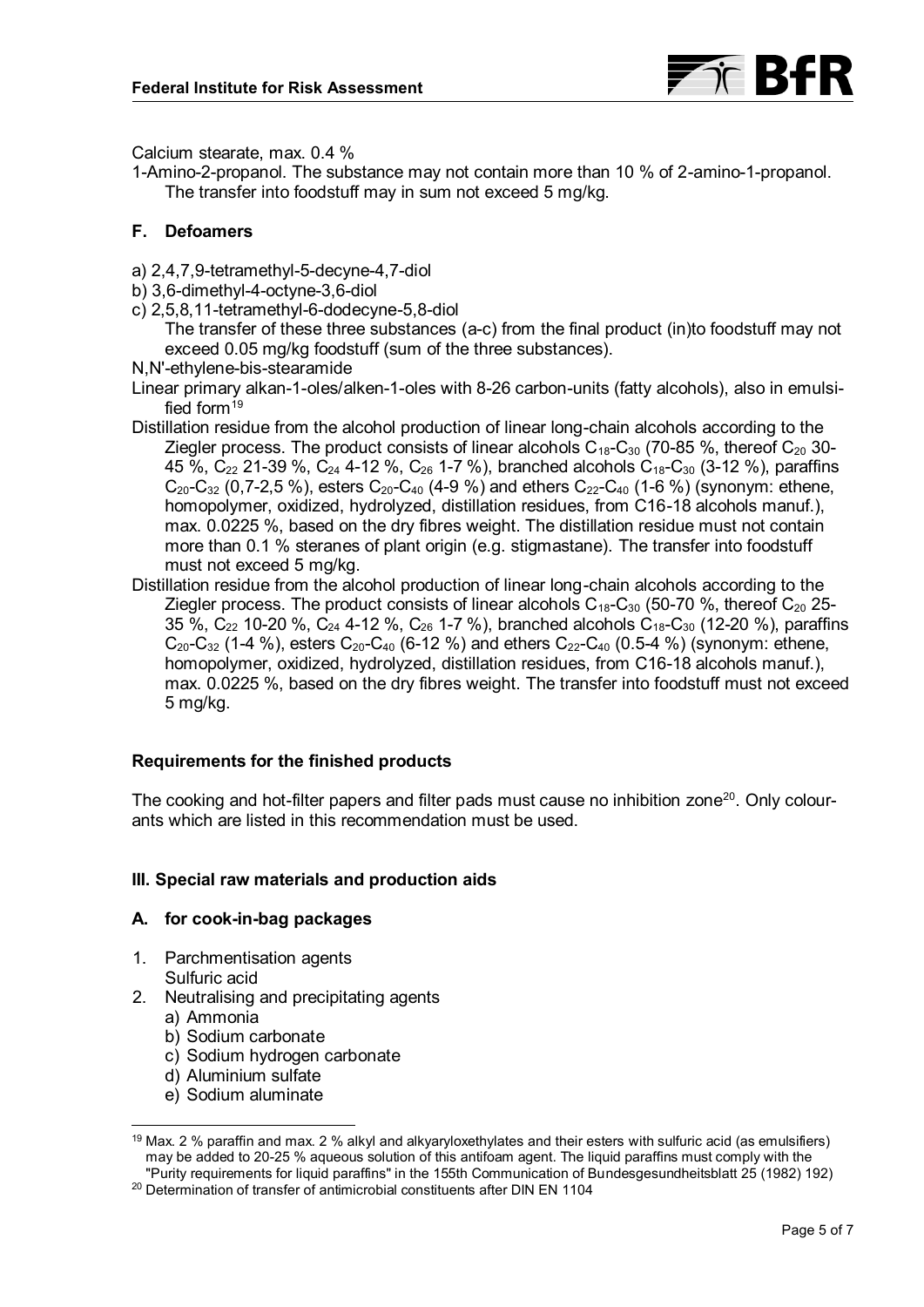

3. Binding agents

Dispersion of vinylidene chloride/acrylic acid methyl ester copolymer, provided it complies with amended Recommendation XIV. "Plastics Dispersions", Part A, max. 15.0 %

### **B. For tea bags**

Surface refining and coating agents

- 1. Sodium salt of carboxymethyl cellulose, purity at least 98 %[16](#page-3-1)
- 2. Methyl cellulose<sup>[16](#page-3-1)</sup>
- 3. Hydroxyethyl cellulose<sup>[16](#page-3-1)</sup>
- 4. Xanthane<sup>[16](#page-3-1)</sup>
- 5. Sodium di-(2-ethylhexyl) sulfosuccinate, max. 0.04 %, based on the dry fibres weight
- <span id="page-5-0"></span>6. Polyamide-epichlorohydrin resin, produced from adipic acid, diethylenetriamine, ami-noethylpiperazine and epichlorohydrin<sup>[13](#page-2-2)</sup>, max. 1.5 %. In the resin the proportion of aminoethylpiperazine in relation to adipic acid must not exceed 10 mol%.

## **C. For hot filter papers and filter layers<sup>21</sup> for hot filtration**

- 1. Special fibres inorganic fibres based on aluminium oxide
- 2. Precipitating agents
	- a) Aluminium sulfate
	- b) Sodium aluminate

## **Special requirements for III A - III C:**

The total dry residue of the extract with hot water<sup>[12](#page-1-0)</sup> must not exceed 10 mg/dm<sup>2</sup> resp. 10 mg/g for filter layers with a maximum total nitrogen content (determined after Kjeldahl) of 0.1 mg/dm<sup>2</sup> resp. 0.1 mg N/g for filter layers $^{22}$ .

## **D. Filter layers**[21](#page-5-0) **for cold filtration**

- 1. Special fibres
	- a) Fibres based on aluminium oxide
	- b) Carbon fibres
	- c) Fibres, produced from simple or mixed silicates (e.g. glass fibres)
	- d) Polyoxymethylene fibres according to Recommendation XXXIII
- 2. Precipitating agents
	- a) Aluminium sulfate
	- b) Sodium aluminate
- 3. Binding and wet-strength agents
	- a) Polyethylene dispersion according to Recommendation XIV, max. 4.0 %
	- b) Neutral resins based on abietic acid (colophony)/maleic acid/fumaric acid according to Recommendation XXXVI, max. 4.0 %
	- c) Polyethyleneimine, max. 0.5 %[14](#page-2-1)
	- d) Anionic polyacrylamide according to Recommendation XXXVI, max. 0.3 %

Of the binding and wet-strength agents listed under D. 3., in total, max. 4.0 %, based on dry fibre in the finished product, may be used.

 $\overline{a}$ <sup>21</sup> "Filter layers" refers to products with a thickness of 500 g/m<sup>2</sup> or more.

<sup>&</sup>lt;sup>22</sup> Determination of total nitrogen should not be conducted immediately following paper production, but only after about 8 days or after the paper has been placed on the market. Since wet strengthening with cationic polyalkylene amines is only complete after 8 days, it is possible that extract from paper tested within this period will have a total nitrogen content greater than 0.1 mg/dm².